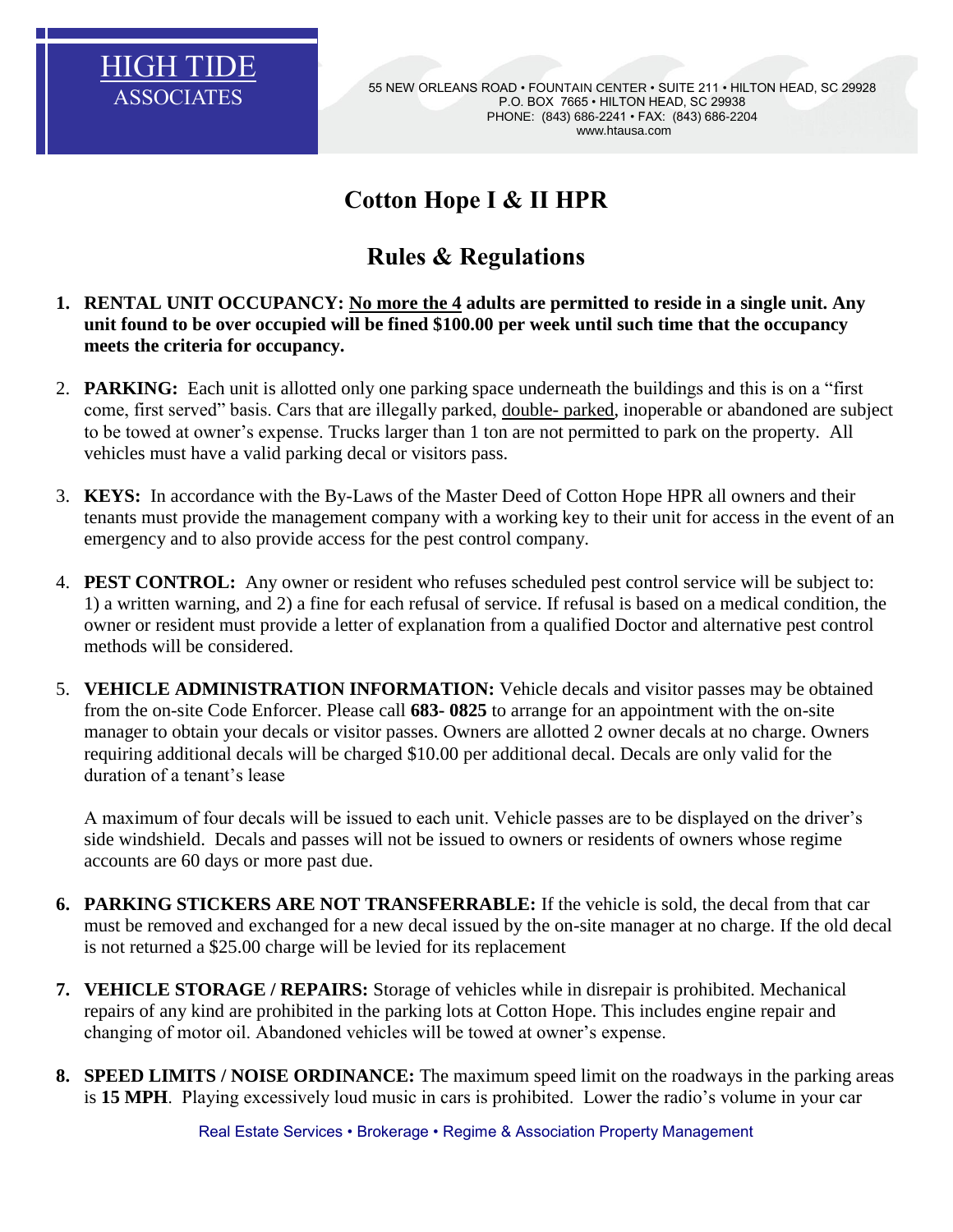when entering the property. All residents shall exercise care to avoid creating unnecessary noise that will disturb the peace & tranquility of the property. Musical instruments, radios, televisions, stereos and other amplified equipment for entertainment purposes should be confined to inside the units. Excess noise is further defined as "noise that can be heard beyond the perimeter of the unit itself."

- **9. BICYCLES AND CHILDREN'S TOYS:** As a safety concern, children's toys, children's bikes and adult bicycles are not to be left in any parking areas. Bicycles are to be stored in bicycle racks provided for your convenience.
- 10. **BALCONIES, STAIRS, AND WALKWAYS:** Balconies and walking areas are for recreational use and not to be used as storage space. The only allowable objects on balconies are patio/deck furniture, plants, firewood, one storage chest, and bicycles. Plants on the floor must have a saucer underneath and cannot be placed on the railings. Small bird feeders may be hung from the wood portions of the balconies. No objects are allowed on the walkways or stairs.
- **11. BOATS / TRAILERS:** No boats, trailers or campers are permitted on property.
- 12. **SATELLITE DISH: SEE FORM** No co-owner, resident or lessee shall install wiring for telephone, television, radio antennas, A/C units or similar electrical devices outside of your unit or that protrudes through the walls or roof of your unit except as authorized by the Board of Directors. Satellite dishes are not permitted on the common property in Cotton Hope I & II Horizontal Property Regime. The common property includes the roofs, all balcony railings and grounds.

### 13. **NO RESIDENTS OF THE PROPERTY SHALL:**

- Post any advertisements or posters of any kind in or on the property except as authorized by the Board of Directors.
- Hang garments, towels, rugs or similar items from the windows or balconies or from any of the facades of the buildings.
- Dust mops, rugs or similar items are prohibited from being shaken or beaten from the windows or balconies of the unit.
- Throw trash / garbage outside the designated disposal areas on the property. **All refuse must be placed in the trash containers that are provided for your convenience and health & safety. Violators of this policy will be fined accordingly.**
- Act so as to interfere unreasonably with the peace & tranquility of the residents residing on the property.
- Maintain any pets that cause distress to co-owners through barking, biting, fighting, scratching or damaging of the property. All dogs must be on a leash at all times when on the common areas of the property. BEAUFORT COUNTY LEASH LAWS ARE IN AFFECT. VIOLATORS WILL BE FINED ACCORDINGLY.
- 14. **CHARCOAL / GAS GRILLS:** Safety regulations do not permit the use of charcoal or gas grills to be used on any balconies. The use of charcoal or gas grills on wooden balconies is dangerous and is prohibited. Anyone caught using a charcoal or gas grill on their balcony will be fined accordingly.
- 15. **WINDOWS AND SCREENS:** All windows and screens must be properly maintained at all times. Broken windows and screens must be repaired to conform to the general appearance of the overall building. All window treatment must be white or off-white in color. Flags, bed spreads or colored shirts are prohibited.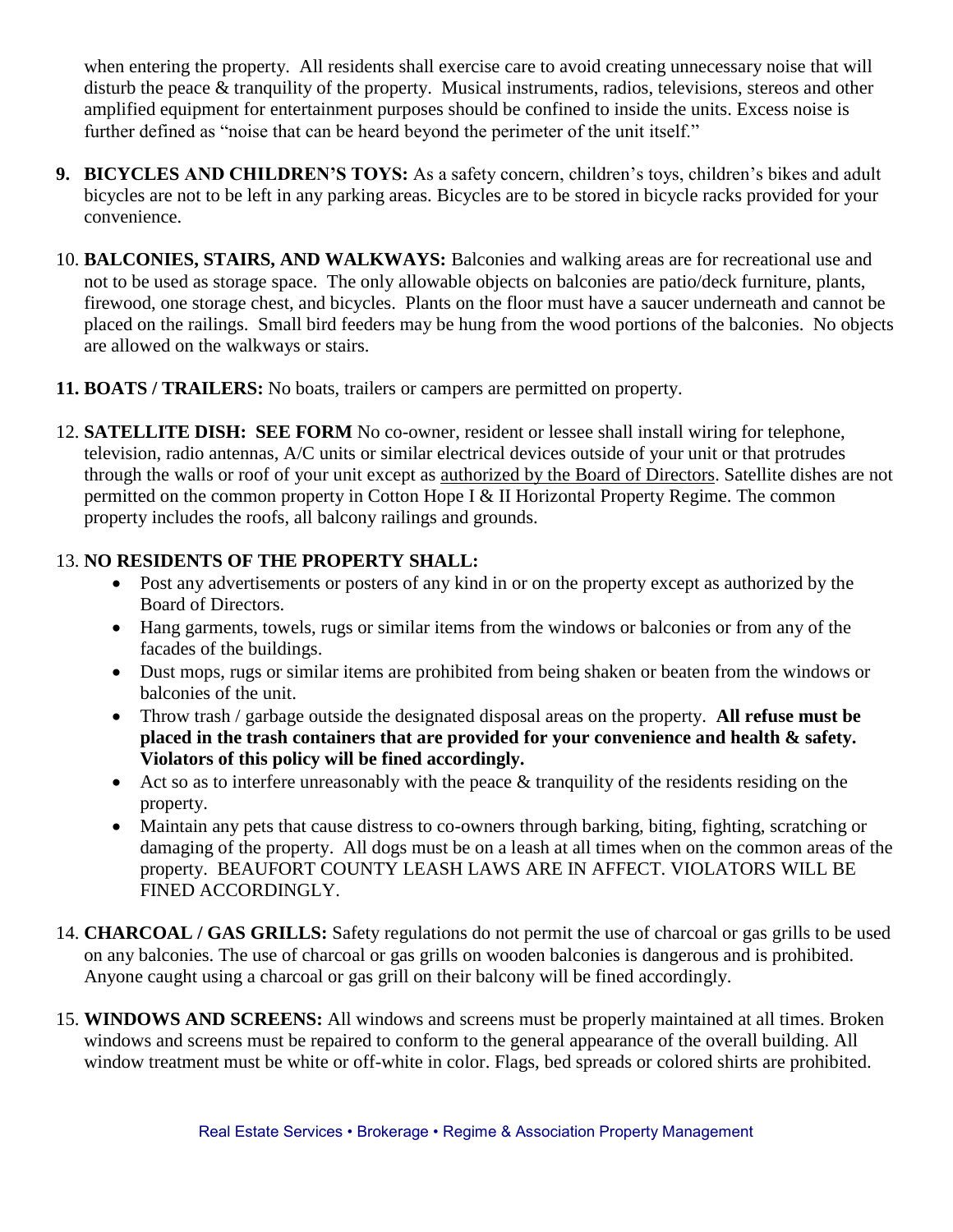- 16. **SECURITY:** Residents are responsible for their own safety. We do not warrant that the security that is provided is capable of deterring or preventing crime. All residents are encouraged to assist in crime prevention. Report any violations of the Rules & Regulations of Cotton Hope HPR to the on-site code enforcer at **683-0825**, and if you observe any suspicious activity or life threatening emergencies call **911** for immediate assistance from the **Beaufort County Sheriff's Department**.
- 17. **POOL RESTRICTIONS AND REGULATIONS: The pools are for the exclusive use** of owners, tenants and their guests. Swimming is permitted during daylight (dawn to dusk) only. **No animals are allowed in the enclosed pool areas.** The use of glass containers of any kind are prohibited in the enclosed pool areas**.**  Children under the age of **16** must be accompanied by an adult. No loud or boisterous behavior is permitted. Proper bathing attire is required at all times. Swimmers must abide by **DHEC Rules & Regulations** that are posted at each pool location. SWIM AT YOUR OWN RISK
- 18. **WATERBEDS:** No waterbeds are allowed in any units.
- **19. RULES & REGULATIONS (SIGNING REQUIREMENTS):** All owners that rent their units are required to have their tenants sign a copy of the Rules & Regulations. This signed copy must be provided to the on-site manager along with a copy of the rental agreement prior to occupancy of the unit. Failure to provide a signed copy of the Rules & Regulations to the on-site manager will result in a **\$100.00 fine** levied against the owners regime account. In addition, **no parking decals will be issued without these documents on file.**
- 20. **FINES:** In the event of any breach of the above Rules & Regulations contained in this document, or any provision of the Master Deed and By-Laws, the regime will have the right after **one (1) warning**, to fine the units owner **\$100.0**0 that will be levied against the owner's regime account.
- 21. **OWNER'S RESPONSIBILITIES:** Owners are ultimately responsible for the actions of their tenants. The Board of Directors shall review reasonable action taken by an owner to correct a violation of the Rules & Regulations. Any monies collected as a result of penalties levied against an owner for violations of the Rules & Regulations shall be deposited into the operating account. Failure to pay a violation fine may result in a lien being placed on your property.
- 22. **UNIT INSPECTIONS**: **High Tide Associates**, as management agent for Cotton Hope HPR, has the right to inspect each unit for pest control problems. Owners will be issued a warning in the event their unit is found to be unsanitary or is originating a pest control problem. Upon receipt of the first warning, the owner has **one (1) week to rectify** the problem and improve the sanitary quality of the unit. Upon re-inspection, if the unit remains in the same, unsanitary condition, the owner will be fined \$100.00 per week until the unsanitary conditions are corrected.

### **Pool Rules and Regulations**

*Please read carefully. Failure to comply with the following rules and regulations will result in fines applied to the unit owner's account and loss of pool privileges. Authorities will be contacted for trespassing.*

- **1. Proof of Cotton Hope residency may be required to use the pool.**
- **2. Pool hours Daylight Hours / Dusk to Dawn Only!**
- **3. Guests Limit: 4 per unit.**
- **4. Unit resident must be with guests.**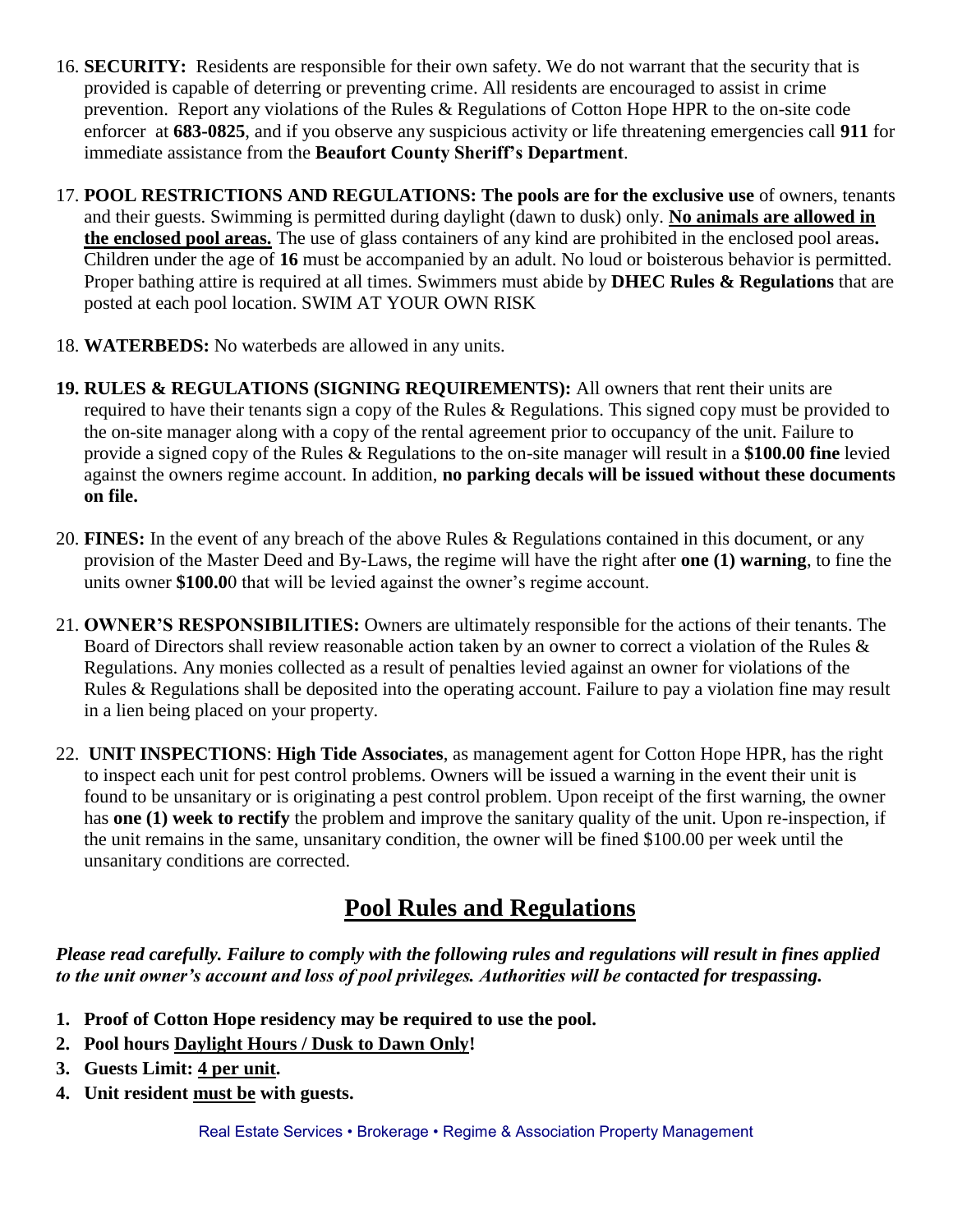- **5. No children under 16 years old are allowed in the pool area unless accompanied and supervised by an adult of 18 years of age or older. Supervising adult must be inside the pool fenced area.**
- **6. Pets prohibited in pool area – no warnings provided: automatic \$100 fine.**
- **7. Food and Beverages are prohibited inside the pool areas – subject to \$100 fine.**
- **8. Alcoholic beverages prohibited inside the pool area– no warning: automatic \$100 fine.**
- **9. Proper swim attire must be worn. No street clothes allowed. Cut-off jeans and Bermuda shorts prohibited.**
- **10. Pool parties – prohibited.**
- **11. Diaper wearing infants and toddlers must wear swim diapers or protective and sealed swimsuits.**
- **12. Running, ball playing, and noisy or hazardous activity, loud behavior is not permitted in the pool area. Pushing, dunking, and dangerous games are not permitted.**
- **13. No sliding down, hanging from or jumping off pool railings and ladders.**
- **14. Snorkeling equipment, other than a mask, may not be used in the pool area**
- **15. Only radios/CD/MP3/tape players equipped with earphones are permitted at the pool areas**
- **16. Pool furniture is not to be moved from the pool area. No standing on, jumping from or using the pool furniture in a way other than intended.**
- **17. All persons using the pool area must cooperate in keeping the area clean by properly disposing of cigarettes, trash, etc**.

*Violations of Rules of Conduct May Result in Fines Levied against the Owner Account by the Cotton Hope Owners Association, Inc. ("Association " ) and/or loss of pool area privileges for all residents of the unit.* 

**\*\*Delinquent Owners, Outstanding Fines and Residents Not Registered are Prohibited from the Pool.**

*Rules & regulations subject to change.*

#### **23. SCHEDULE OF FINES:**

| 1 <sup>st</sup> VIOLATION | $2nd$ VIOLATION |
|---------------------------|-----------------|
| \$100.00                  | \$100.00        |
| 100.00                    | 100.00          |
| 100.00                    | 100.00          |
| 100.00                    | 100.00          |
| Warning                   | 100.00          |
| Warning                   | 100.00          |
| Warning                   | 100.00          |
| Warning                   | 100.00          |
| Warning                   | 100.00          |
| Warning                   | 100.00          |
| 100.00                    | 100.00          |
| Warning                   | 100.00          |
| Warning                   | 100.00          |
|                           |                 |